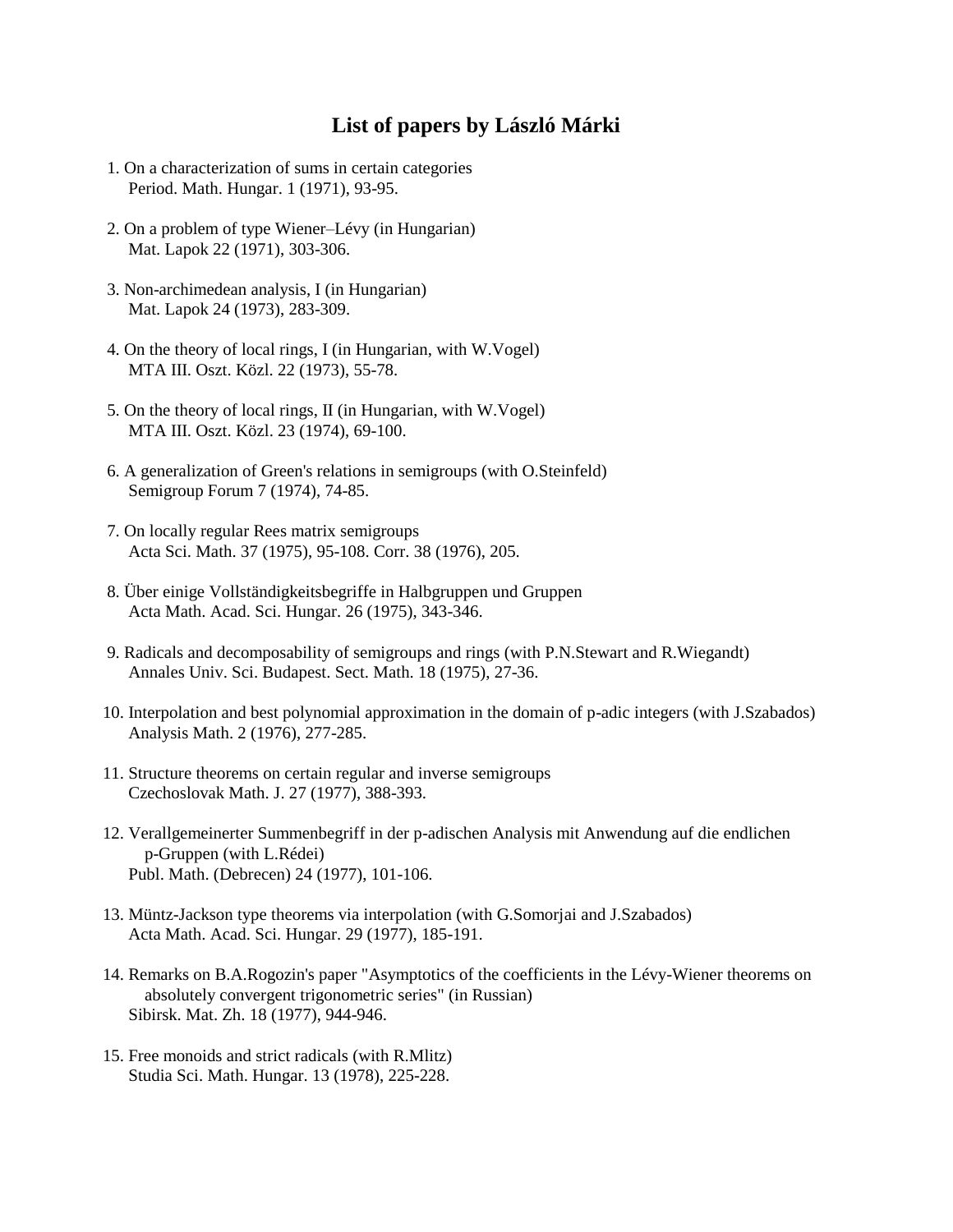- 16. Radical semisimple classes and varieties of semigroups with zero Algebraic Theory of Semigroups (Proc. Colloq. Szeged, 1976), 357-369. Colloq. Math. Soc. J.Bolyai, 20, North-Holland, Amsterdam, 1979.
- 17. Reduced products in categories (with H.Andréka, E.Makai,jr., and I.Németi) Contributions to General Algebra (Proc. Conf. Klagenfurt, 1978), 25-45. Verlag J.Heyn, Klagenfurt, 1979.
- 18. Remarks on a paper of L.Szabó and A.Szendrei (with H.K.Kaiser) Acta Sci. Math. 42 (1980), 95-98.
- 19. Strict radicals of monoids (with R.Mlitz and R.Strecker) Semigroup Forum 21 (1980), 27-66.
- 20. On semisimple classes of semigroups with zero (with R.Wiegandt) Semigroups (Proc. Conf. Oberwolfach, 1978), 55-72. Lecture Notes in Math. 855, Springer, Berlin, 1981.
- 21. An elementary approach to polynomial interpolation in universal algebras (with E.Fried and H.K.Kaiser) Algebra Universalis 15 (1982), 40-57.
- 22. Remarks on radicals in categories (with R.Wiegandt) Category Theory. Applications to Algebra, Logic and Topology (Proc. Conf. Gummersbach, 1981), 190-196. Lecture Notes in Math., 962, Springer, Berlin, 1982.
- 23. Categorical algebraic properties. A compendium on amalgamation, congruence extension, epimorphisms, residual smallness, and injectivity (with E.W.Kiss, P.Pröhle and W.Tholen) Studia Sci. Math. Hungar. 18 (1983), 79-141.
- 24. Rees matrix rings (with P.N.Ánh) J. Algebra 81 (1983), 340-369.
- 25. Affine complete semilattices (with K.Kaarli and E.T.Schmidt) Monatsh. Math. 99 (1985), 297-309.
- 26. Morita equivalence for rings without identity (with P.N.Ánh) Tsukuba Math. J. 11 (1987), 1-16.
- 27. Basic concepts of Kurosh-Amitsur radicals in various structures, A historical survey (with R.Wiegandt) Contributions to General Algebra, 4 (Proc. Conf. Krems, 1985), 111-124. Hölder-Pichler-Tempsky, Wien, 1987.
- 28. A note on radical and semisimple classes of topological rings (with R.Mlitz and R.Wiegandt) Acta Sci. Math. 51 (1987), 145-151.
- 29. A general Kurosh–Amitsur radical theory (with R.Mlitz and R.Wiegandt) Commun. Algebra 16 (1988), 249-305.
- 30. A Rees matrix construction without regularity (with O.Steinfeld)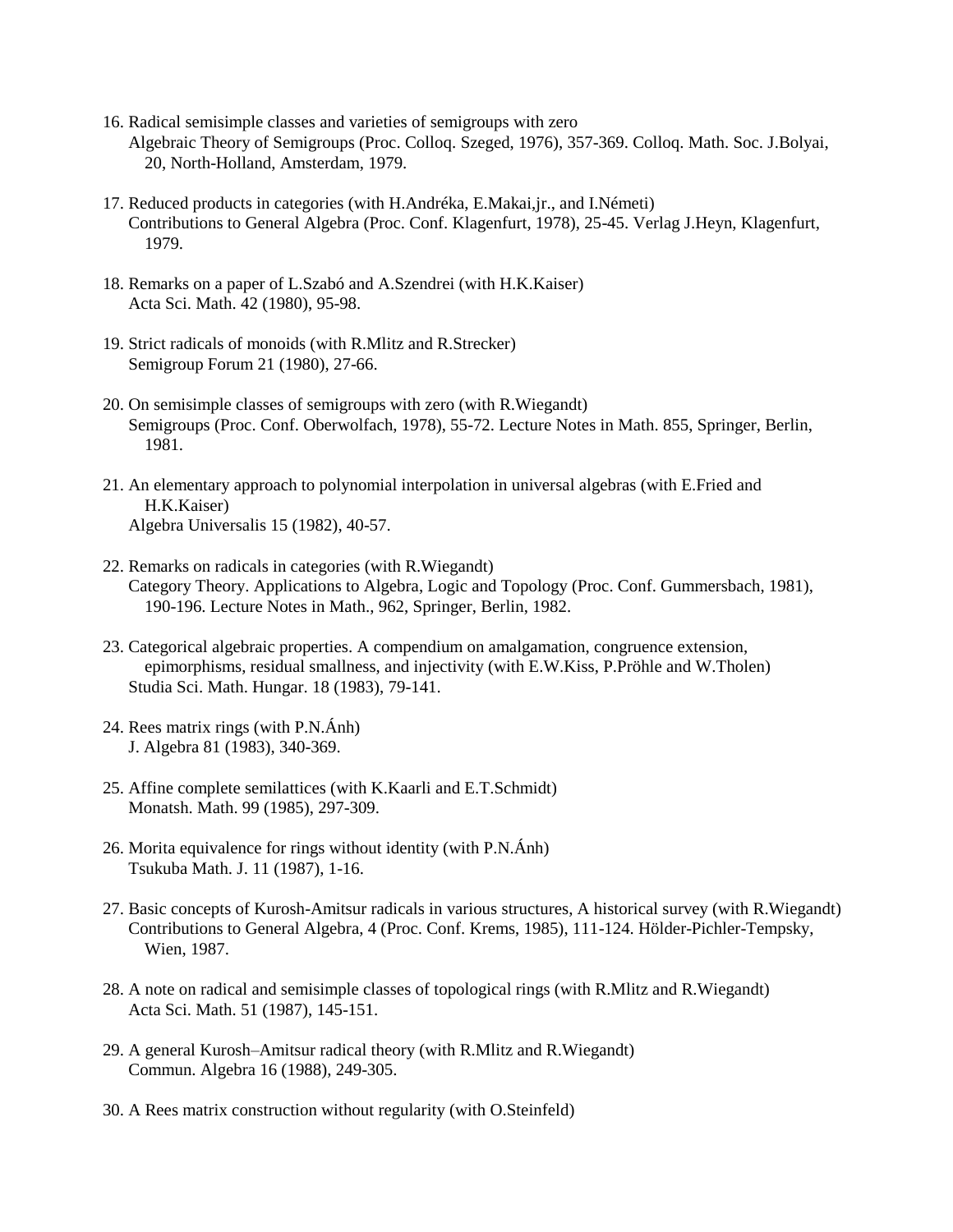Contributions to General Algebra, 6, pp.197-202. Hölder-Pichler-Tempsky, Wien, 1988.

- 31. Left orders in regular rings with minimum condition for principal one-sided ideals (with P.N.Ánh) Math. Proc. Camb. Phil. Soc. 109 (1991), 323-333.
- 32. A topological approach to Morita equivalence for rings with local units (with G.D.Abrams and P.N.Ánh) Rocky Mountain J. Math. 22 (1992), 405-416.
- 33. Left orders in strongly regular rings (with P.N.Ánh) Proc. Royal Soc. Edinburgh Ser.A 123 (1993), 303-310.
- 34. Endoprimal distributive lattices (with R.Pöschel) Algebra Universalis 30 (1993), 272-274.
- 35. A general theory of Fountain–Gould quotient rings (with P.N.Ánh) Math. Slovaca 44 (1994), 225-235.
- 36. Left orders in right perfect rings with local units (with P.N.Ánh) Acta Sci. Math. 59 (1994), 3-15.
- 37. Radicals of rings and pullbacks (with G. Janelidze) J. Pure Appl. Algebra 97 (1994), 29-36.
- 38. Affine complete commutative inverse semigroups (with K. Kaarli) Algebra Colloquium 2 (1995), 51-78.
- 38a. Affine complete commutative inverse semigroups (with K. Kaarli) Semigroups: Algebraic Theory and Applications to Formal Languages and Codes (Proc. Conf. Luino, 1992), pp. 144-151. World Scientific, Singapore, 1993.
- 39. Orders in primitive rings with non-zero socle and Posner's Theorem (with P.N.Ánh) Commun. Algebra 24 (1996), 289-294.
- 40. Left orders in completely 0-simple semigroups (with P.N.Ánh and J.Fountain) Semigroup Forum 53 (1996), 114-128.
- 41. Completely 0-simple semigroups of left quotients of a semigroup (with P.N.Ánh and V.Gould) Internat. J. Alg. Comput. 6 (1996), 143-153.
- 42. On Martindale's Theorem (with P.N.Ánh) Rocky Mountain J. Math. 26 (1996), 481-483.
- 43. Locally semisimple coverings (with G.Janelidze and W.Tholen) J. Pure Appl. Algebra 128 (1998), 281-289.
- 44. Endoprimal abelian groups (with K.Kaarli) J. Austral. Math. Soc. (Ser.A) 67 (1999), 412-428.
- 45. Enlargements and coverings by Rees matrix semigroups (with M.V.Lawson) Monatsh. Math. 129 (2000), 191-195.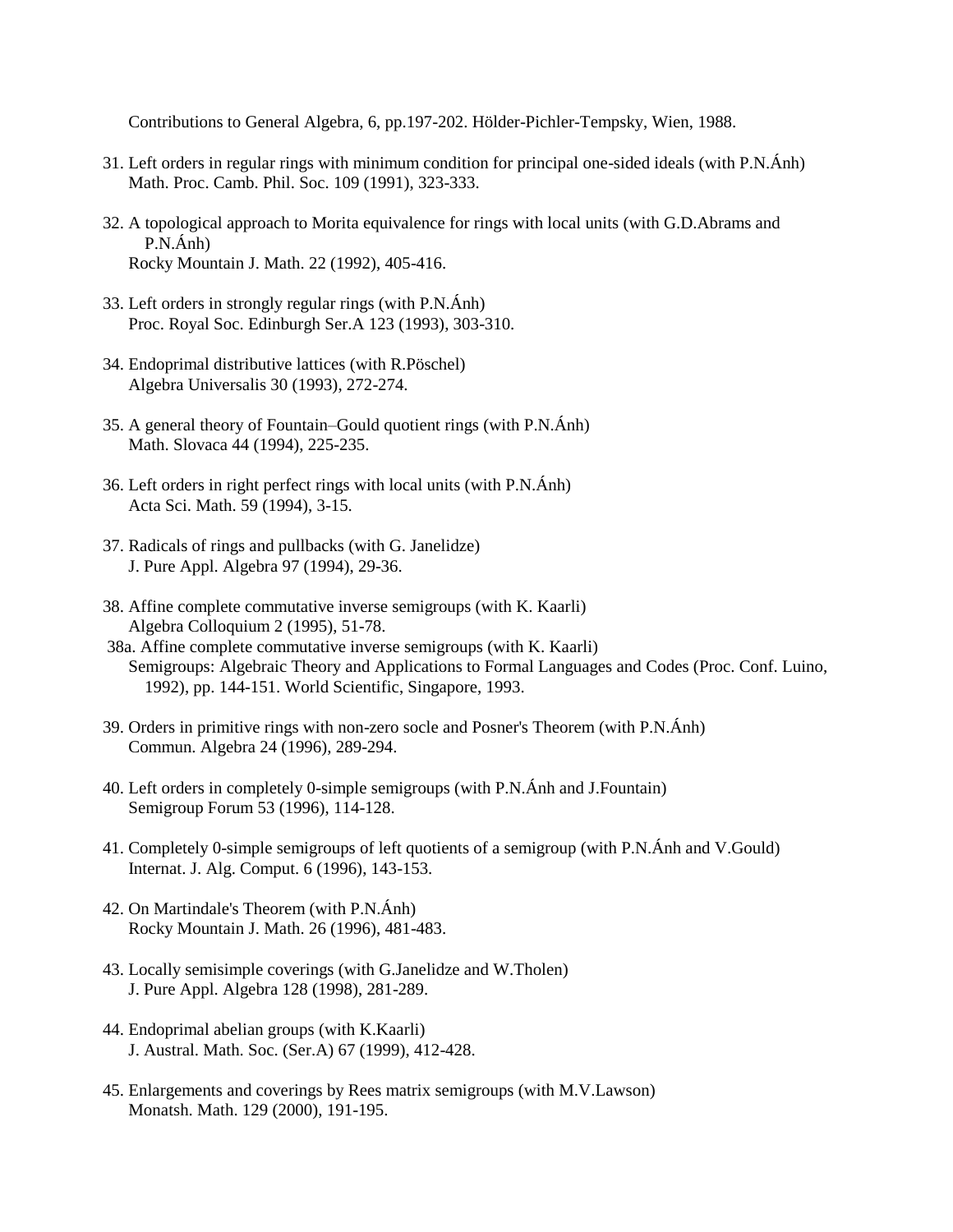- 46. Brown–McCoy radicals for general near-rings (with R.Mlitz and R.Wiegandt) Quaest. Math. 24 (2001), 481-490.
- 47. Semi-abelian categories (with G.Janelidze and W.Tholen) J. Pure Appl. Algebra 168 (2002), 367-378.
- 48. Kurosh–Amitsur radicals via a weakened Galois connection (with G.Janelidze) Commun. Algebra 31 (2003), 241-258.
- 49. Moore–Penrose localisation (with P.N.Ánh) J. Algebra Appl. 3 (2004), 1-8.
- 50. Endoprimal torsion-free separable abelian groups (with R.Göbel, K.Kaarli, and S.L.Wallutis) J. Algebra Appl. 3 (2004), 61-73.
- 51. Endoprimal abelian groups of torsion-free rank 1 (with K.Kaarli) Rend. Semin. Mat. Univ. Padova 112 (2004), 117-130.
- 52. Endoprimal algebras (with K.Kaarli) Structural Theory of Automata, Semigroups, and Universal Algebra (Proc. NATO ASI, Montreal, 2003; eds. V.B.Kudryavtsev and I.G.Rosenberg), pp. 169-180. Springer, Dordrecht, 2005.
- 53. Primitive involution rings (with K.Beidar, R.Mlitz, and R.Wiegandt) Acta Math. Hungar. 109 (2005), 357-368.
- 54. Ideals and clots in universal algebra and in semi-abelian categories (with G.Janelidze and A.Ursini) J. Algebra 307 (2007), 191-208.
- 55. Limit preservation properties of the greatest semilattice image functor (with G.Janelidze and V.Laan) Internat. J. Alg. Comput. 18 (2008), 853-867.
- 55a. Limit preservation properties of the greatest semilattice image functor on semigroups (with G.Janelidze and V.Laan) Semigroups and Applications (Proc. Conf. Trivandrum, 2006), pp. 26-36. University of Kerala, 2007.
- 56. Ideals and clots in pointed regular categories (with G.Janelidze and A.Ursini) Appl. Categ. Struct. 17 (2009), 345-350.
- 57. A simplicial approach to factorization systems and Kurosh–Amitsur radicals (with G.Janelidze) J. Pure Appl. Algebra 213 (2009), 2229-2237.
- 58. A characterization of the inverse monoid of bi-congruences of certain algebras (with K.Kaarli) Internat. J. Alg. Comput. 19 (2009), 791-808.
- 59. Ideal determined categories (with G.Janelidze, W.Tholen and A.Ursini) Cahiers Top. Géom. Diff. Cat. 51 (2010), 115-125.
- 60. Strong Morita equivalence of semigroups with local units (with V. Laan) J. Pure Appl. Algebra 215 (2011), 2538-2546.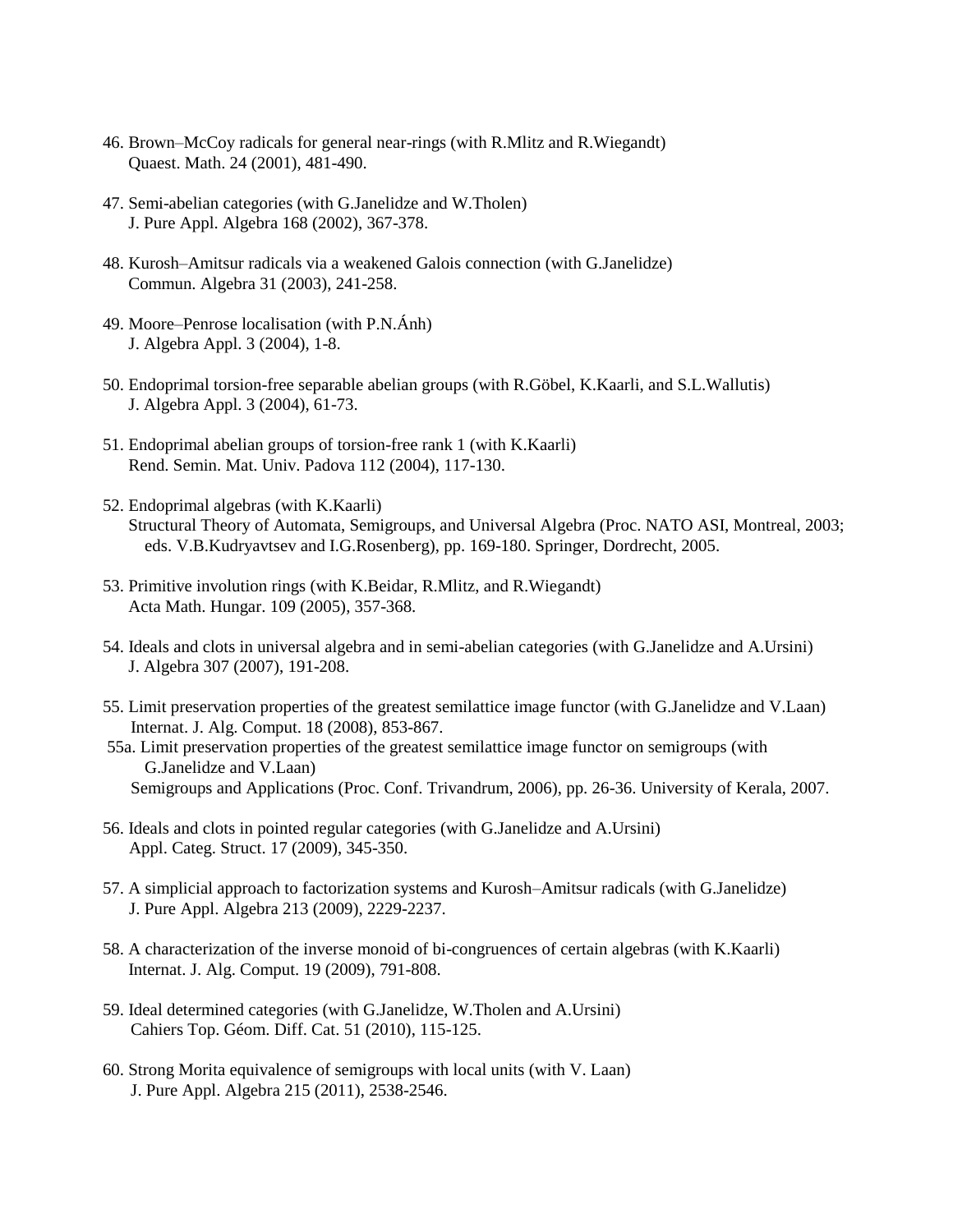- 61. Morita invariants for semigroups with local units (with V. Laan) Monatsh. Math. 166 (2012), 441-451.
- 62. Divisibility theory in commutative rings: Bezout monoids (with P.N.Ánh and P.Vámos) Trans. Amer. Math. Soc. 364 (2012), 3967-3992.
- 62a. Divisibility theory in commutative rings: Bezout monoids (with P.N.Ánh and P.Vámos) Proc. Conf. Modern Algebra and its Applications (Batumi, 2010), pp. 9-16.
- 63. Non-pointed exactness, radicals, closure operators (with M.Grandis and G.Janelidze) J. Austral. Math. Soc. 94 (2013), 348-361.
- 64. Commutative orders revisited (with P.N. Ánh, V.Gould and P.A.Grillet) Semigroup Forum 89 (2014), 336-366.
- 65. On radicals of polynomial rings (with S.Tumurbat) Acta Math. Hungar. 144 (2014), 227-235.
- 66. Matrix representations of finitely generated Grassmann algebras and some consequences (with J.Meyer, J.Szigeti and L.van Wyk) Israel J. Math. 208 (2015), 373-384.
- 67. Commutators for near-rings: Huq  $\neq$  Smith (with G. Janelidze and S. Veldsman) Algebra Universalis 76 (2016), 223-229.
- 68. Fair semigroups and Morita equivalence (with V. Laan) Semigroup Forum 92 (2016), 633-644.
- 69. Two- and one-dimensional combinatorial exactness structures in Kurosh–Amitsur radical theory, I (with M. Grandis and G. Janelidze) Cahiers Top. Géom. Diff. Cat. 58 (2017), 165-188.
- 70. Morita equivalence of semigroups revisited: Firm semigroups (with V. Laan and Ü. Reimaa) J. Algebra 505 (2018), 247-270.
- 71. Lattices and quantales of ideals of semigroups and their preservation under Morita contexts (with V. Laan and Ü. Reimaa) Algebra Universalis 81 (2020), art. 24.
- 72. Ordering orders (with A. Guterman and P. Shteyner) In: Semigroups, Categories and Partial Algebras, Springer

Other publications:

- 1'. Radical Theory (Proc. Conf. Eger, 1982; eds. L.Márki and R.Wiegandt) Colloq. Math. Soc. J. Bolyai, 38, North-Holland, Amsterdam, 1985.
- 2'. Theory of Radicals (Proc. Conf. Szekszárd, 1991; eds. L.Márki and R.Wiegandt) Colloq. Math. Soc. J. Bolyai, 61, North-Holland, Amsterdam, 1993.